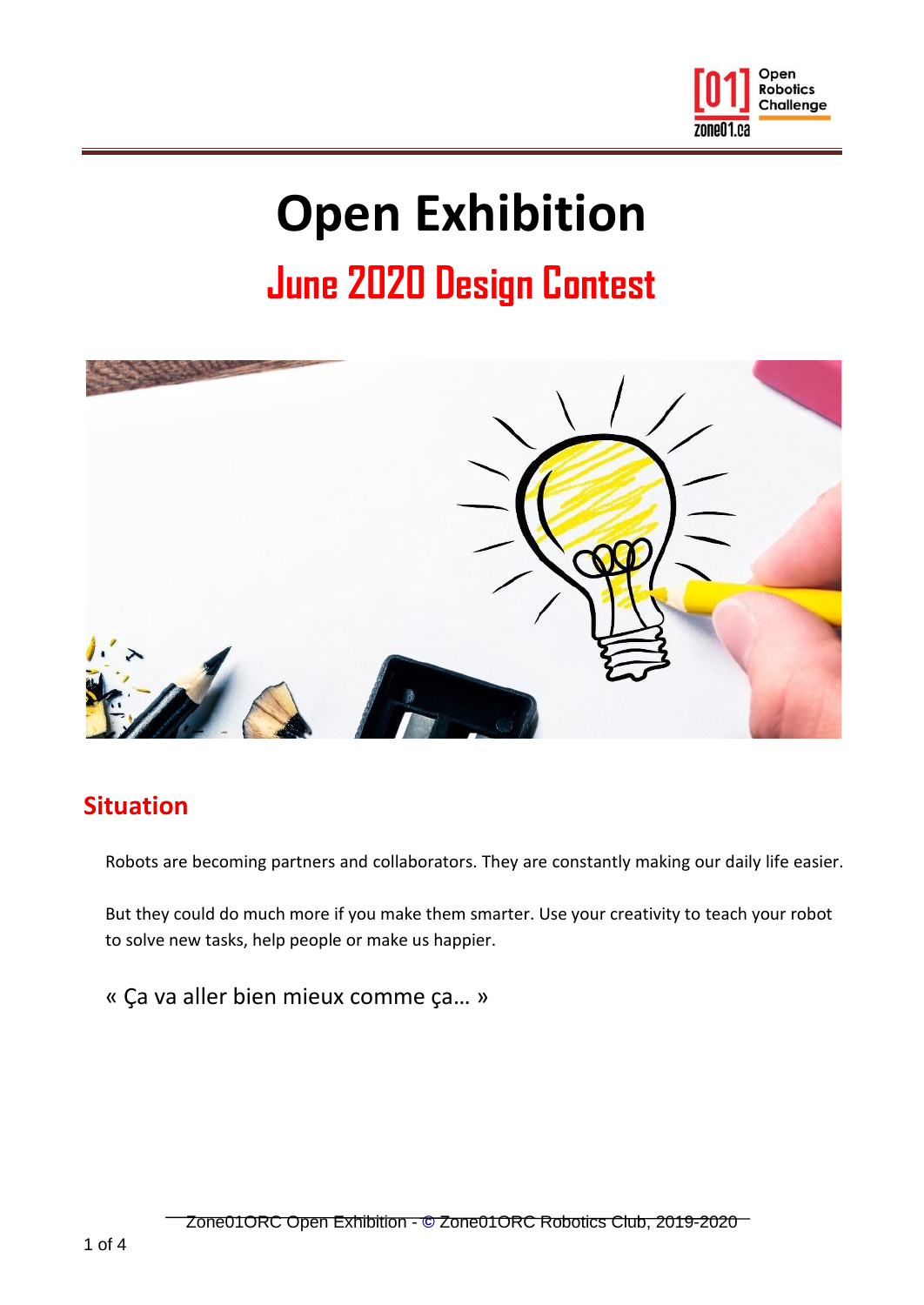

#### **Design requirements**

Your need to create a robot prototype that can:

- 1. Solve a problem in our daily life
- 2. Replicate an existing machine/tool and make it better
- 3. Or be a fun prototype to watch and play with.

The prototype shall be functional since you will need to make a demo. It shall use at least one LEGO motor so the robot can move. And it must be your own design!

Example: An EV3 robot that uses a mechanism to turn on a real desk lamp automatically when it is too dark.

## **Materials**

- **Structure**: any materials including LEGO pieces.
- **Control brick**: WeDo, Spike or EV3 (one type only)
- **Software**: Any compatible software
- **Motors or sensors**: Any number of motors and sensors
- **External parts or equipment to interact with**: No restriction

#### **Team**

You can make a team up to 3 students within Zone01ORC clubs or you can work with your brother/sisters/friends to make a team (Team members must not be an adult).

# **Categories**

The exhibition is divided into 3 categories depending on the LEGO platform you use:

- **WeDo**
- **EV3**
- **Spike**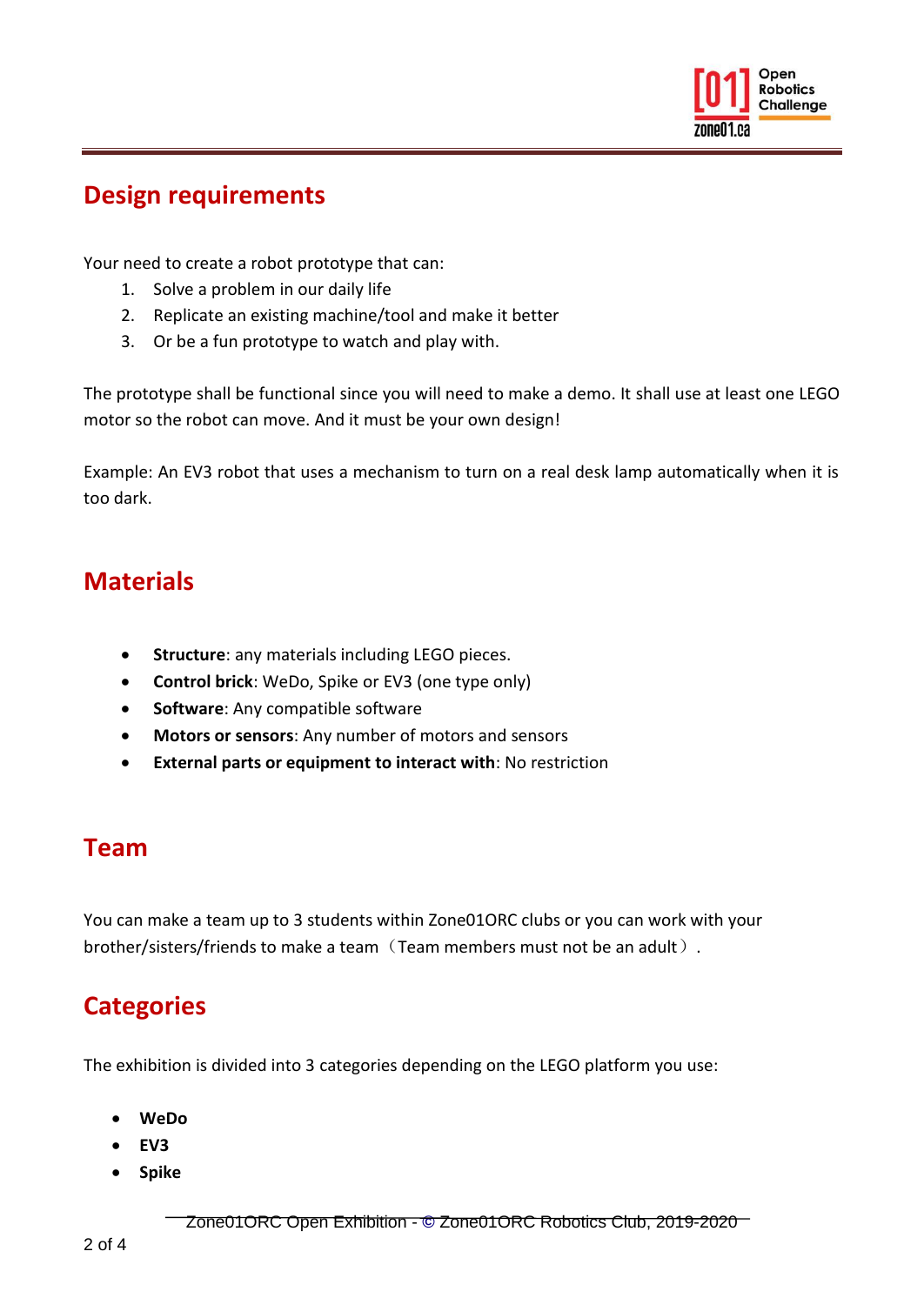

## **Judges**

There are 3 groups of Judges

Group 1: Professionals Engineers, robotics instructors or people working in relevant fields

Group 2: Parents Club members' parent or other. A parent will not judge a family member

Group 3: Students/kids Students from 10 to 18 years old that can English / French.

## **Scoring**

Each contestant has 3 minutes (WeDo) or 4 minutes (EV3-Spike) to present his/her prototype. Presentation can be made in French or English. Max score is 40 points.

#### **Presentation (10 points)**

Contestant needs to present his/her design to the judges including

- 1. The origin of the idea,
- 2. The function of the robot,
- 3. The pros and cons of this design.
- 4. The problems encountered.

Contestant can share his/her screen to show slides, drawings, photos or video to support the presentation.

#### **Creativity (10 points)**

A measure of the innovation and new ideas embedded into the design.

#### **Demonstration (10 points)**

The robot must be functional and do a full demonstration during the contest.

#### **Originality (10 points)**

Zone01ORC Open Exhibition - **[©](http://fr.wikipedia.org/wiki/%C2%A9)** Zone01ORC Robotics Club, 2019-2020